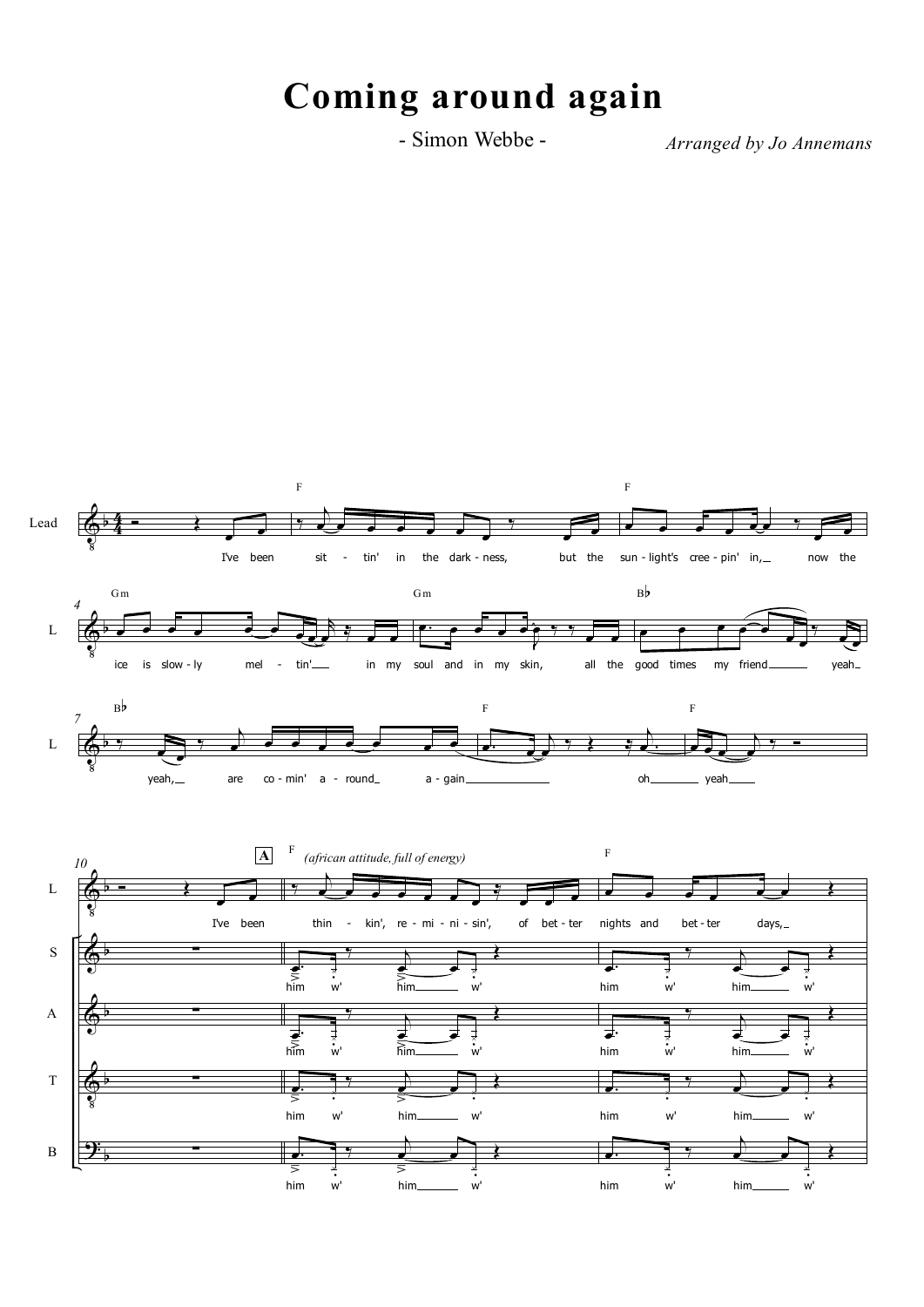### 2 Coming around again L-SATB

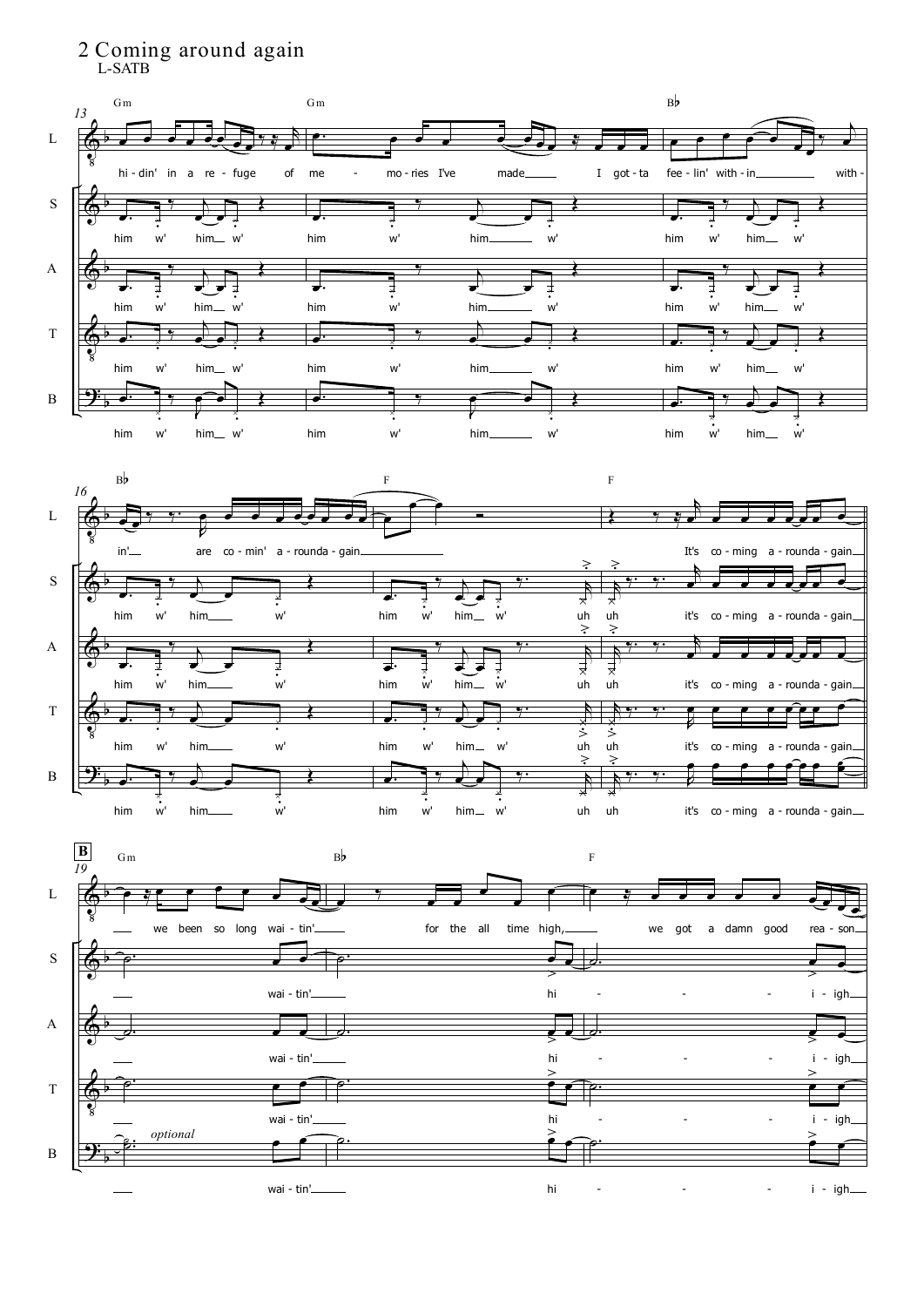### Coming around again 3 L-SATB

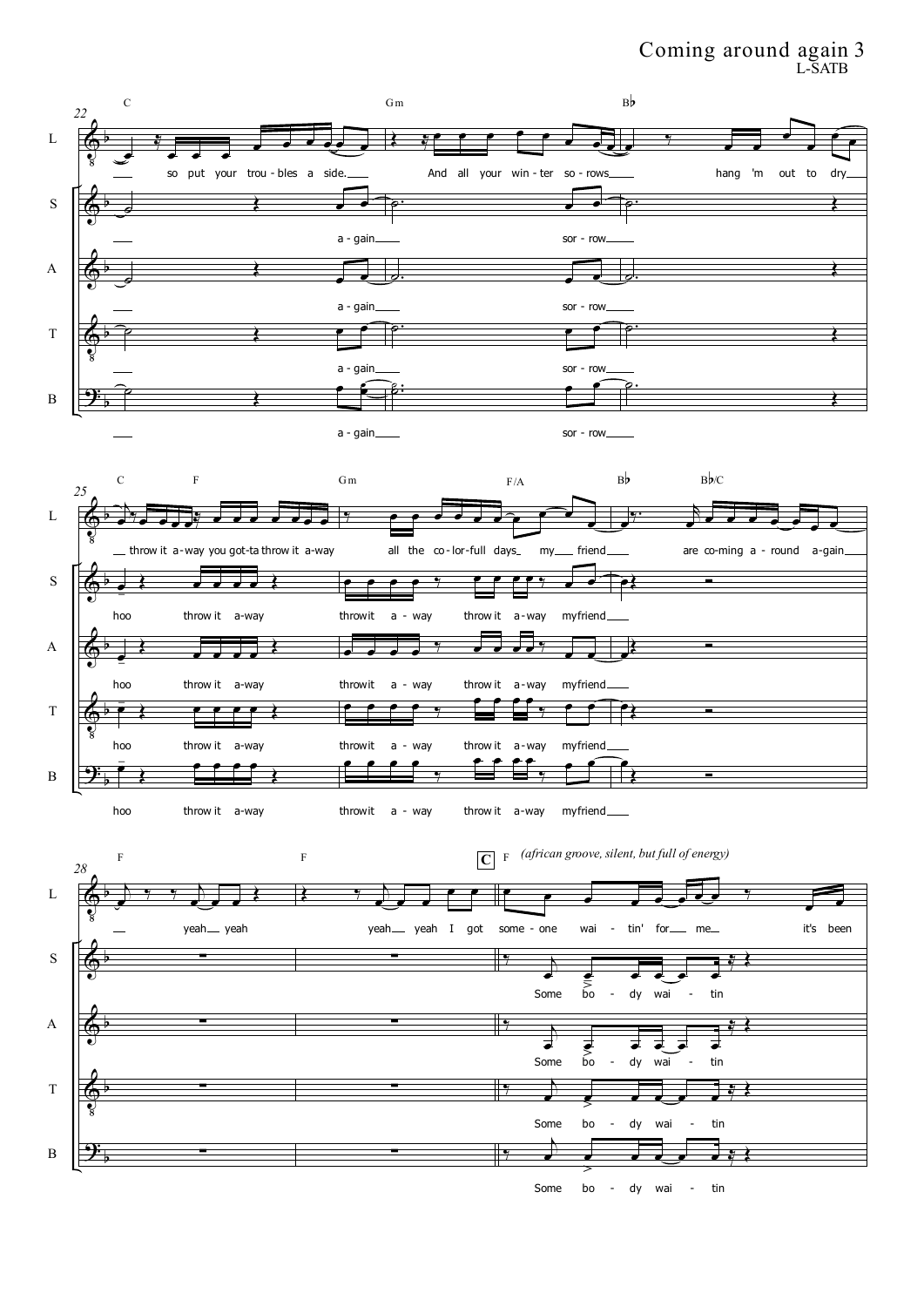## 4 Coming around again

L-SATB



hi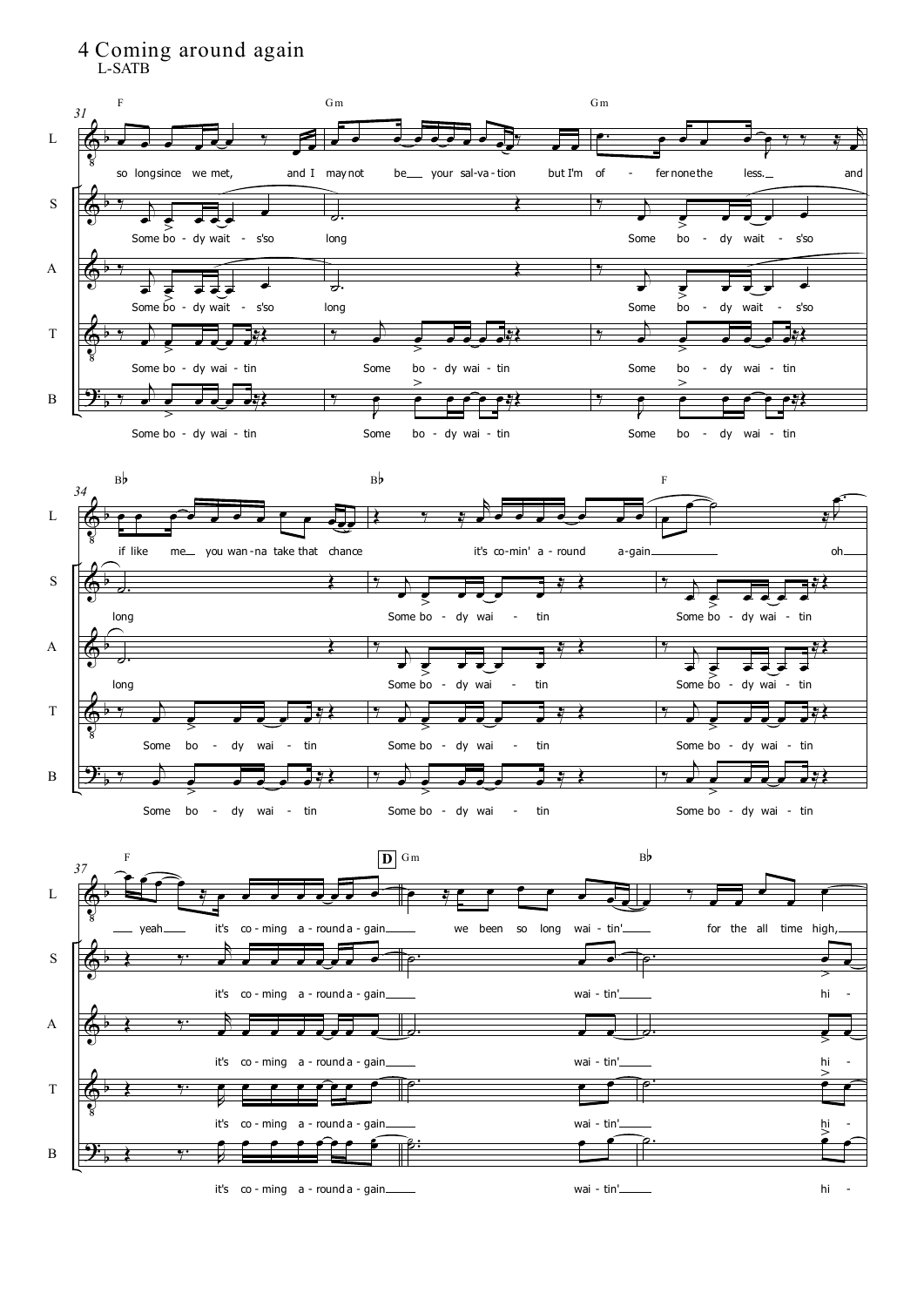### Coming around again 5 L-SATB

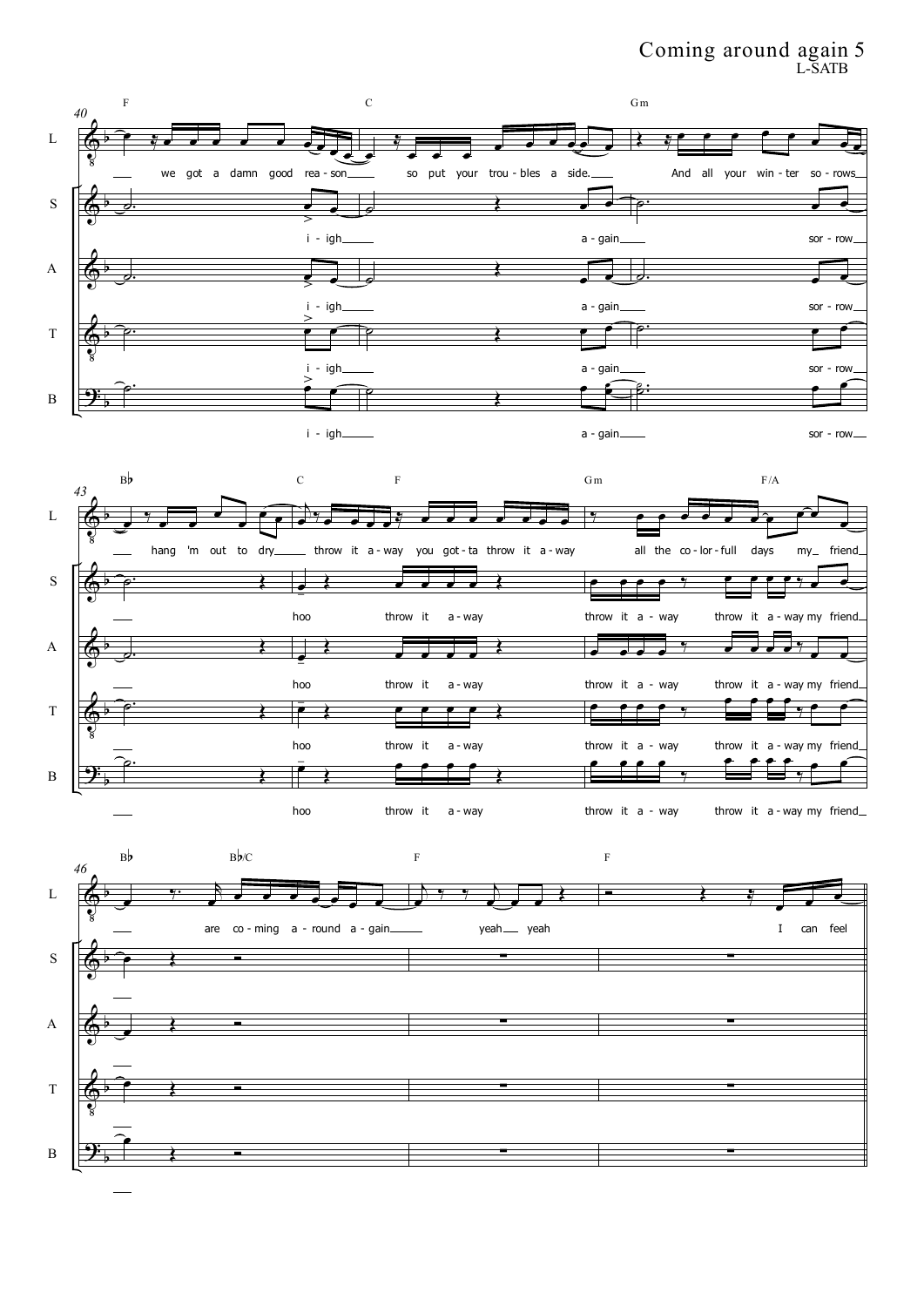

hi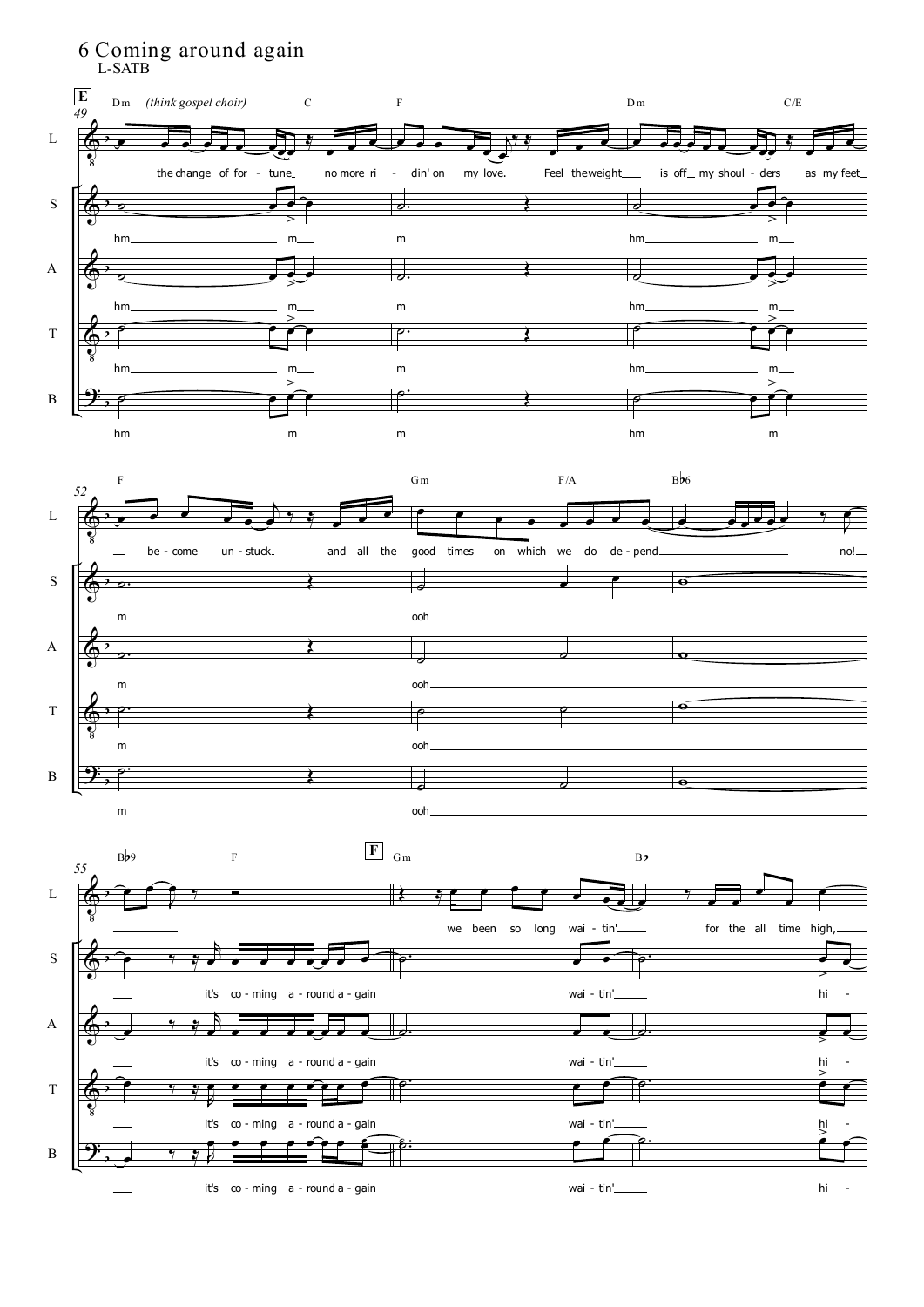### Coming around again 7 L-SATB